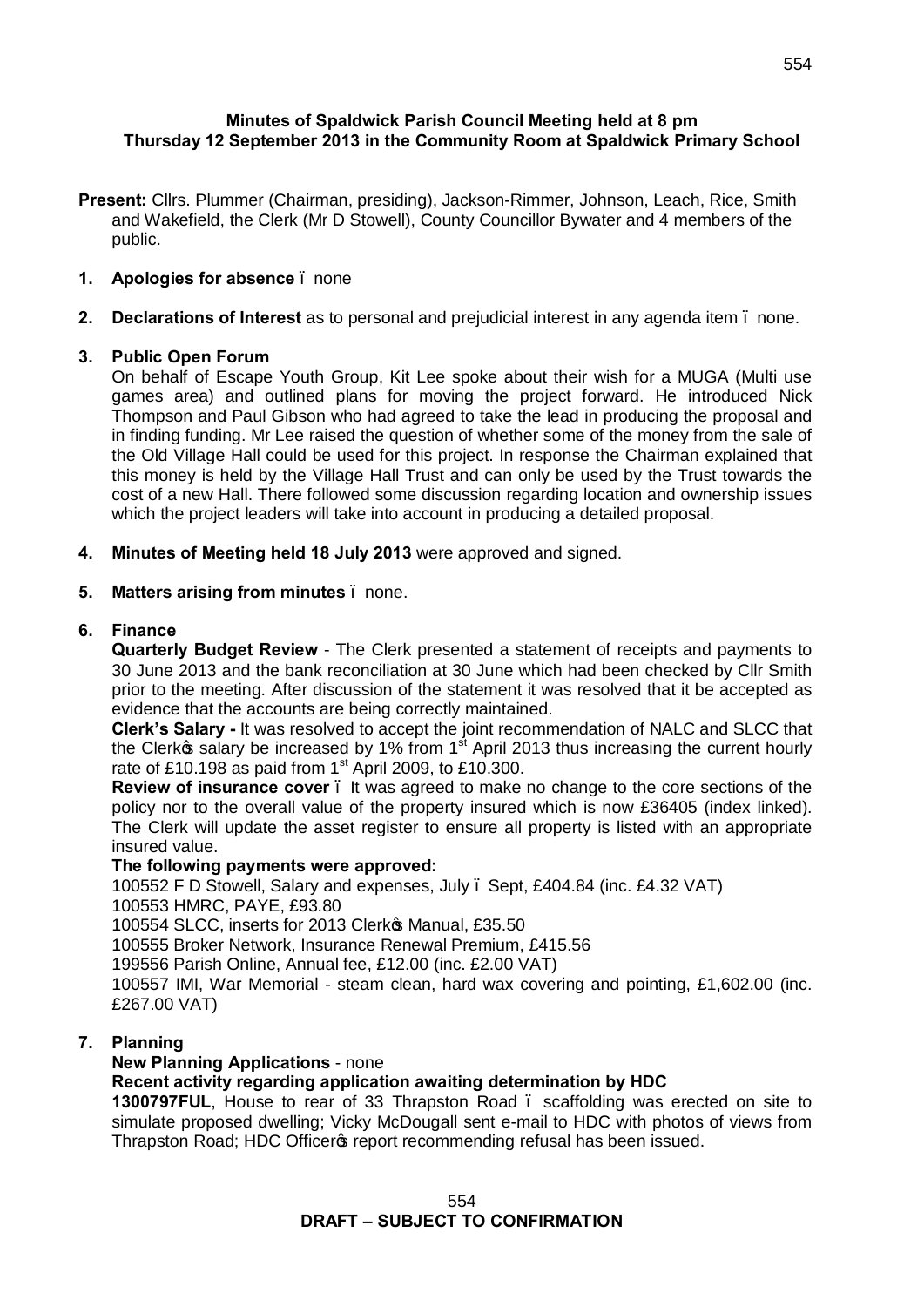Following discussion it was resolved to send the following message to HDC:

On reconsideration of this application in the light of the erection of scaffolding intended to simulate the proposed dwelling, the Parish Council now wishes to register its concerns that the view of the church from Thrapston Road will be adversely affected by the proposal and that the proposed dwelling is too close to the boundary of the existing property (no.33 Thrapston Road).

The Parish Council therefore wishes to change its recommendation to **REFUSAL.**

**1202008FUL**, Development east of 5 to 17 Stow Road – HDC have written to the developer confirming informal agreement to reduce the number of houses from 5 to 4, and confirming that the delivery of affordable housing at this site is required to meet the 40% target.

**The following movement regarding planning permission already granted was noted: 1100210FUL**, Change of use and alterations to rear buildings etc., 9 - 11 Thrapston Road. Application for approval of details reserved by conditions has been made to HDC.

**The following County Planning decision was noted: H/05007/13/CC,** Variation of Condition 1 of planning permission H/05004/11/CC to allow

retention of mobile classroom until end of August 2014, Spaldwick Primary School – Permission **granted.**

#### **8. Assets – Provision / Maintenance – progress reports**

**Bench at Belton's Hill** – installation of the base is planned for 21 September. It was agreed to purchase for £48.80 the engraved plaque the details of which had been agreed with the Chairman at a cost £48.80. It will be fitted to the seat before it is moved to the site. War Memorial Refurbishment . A report issued by IMI referred to the following two possible solutions to the fading lettering, the second being preferred as it would have the least impact on the stone structure and if constructed of a suitable material would require very little future maintenance:-

- reface the stone and re-engrave the lettering
- install new ground plaques on the base surround, one located at the front with the lettering from the front face and one located at the rear with lettering from the side and rear face.

Following discussion it was agreed to proceed with the second option by (a) asking the War Memorial Trust for their comments and (b) obtaining quotations for the manufacture and installation of the proposed plaques.

**Seat on Green** – Cllrs Leach and Plummer agreed to paint the seat which was cleaned along with the War Memorial.

**Children's Play Area** – The annual inspection will be carried out by Wicksteed this month.

A neighbour's complaints regarding the hedge adjoining their property and the bramble shoots protruding through the fence into the play area were noted. The shoots growing through the fence at child height, thus presenting a hazard to children have now been cut back. The Clerk will ask Fergusons to trim the shrubs including the aforementioned hedge.

# **9. Highways, footpaths, byways etc.**

.

**Street Lighting PFI** – The first stage in Burton Way, Fuller Close and Mount Pleasant is now complete. Nothing further has been heard regarding changes to the remaining lights.

**Street Light, Church Lane** . Taking into account that the annual energy cost would be reduced by only around £8 with no change in cost of maintenance and that converting the lamp to white light would cost £456.32, it was resolved not to proceed with its conversion.

**Bury Close** – The tenant farmer has agreed to cut the grass/weeds after he has finished the harvest. In the coming year the question of maintaining the footpaths will be agreed with the CCC Rights of Way Officer.

**Long Lane** – Mick Ager has received a message from the Rights of Way Officer stating that, as Long Lane is an adopted highway, responsibility for its maintenance rests with the Local Highways Officer. It was the latter who recently arranged for the scrub to be cleared, but he does not have any funds available to improve the drainage or add some road planings. The

#### 555 **DRAFT – SUBJECT TO CONFIRMATION**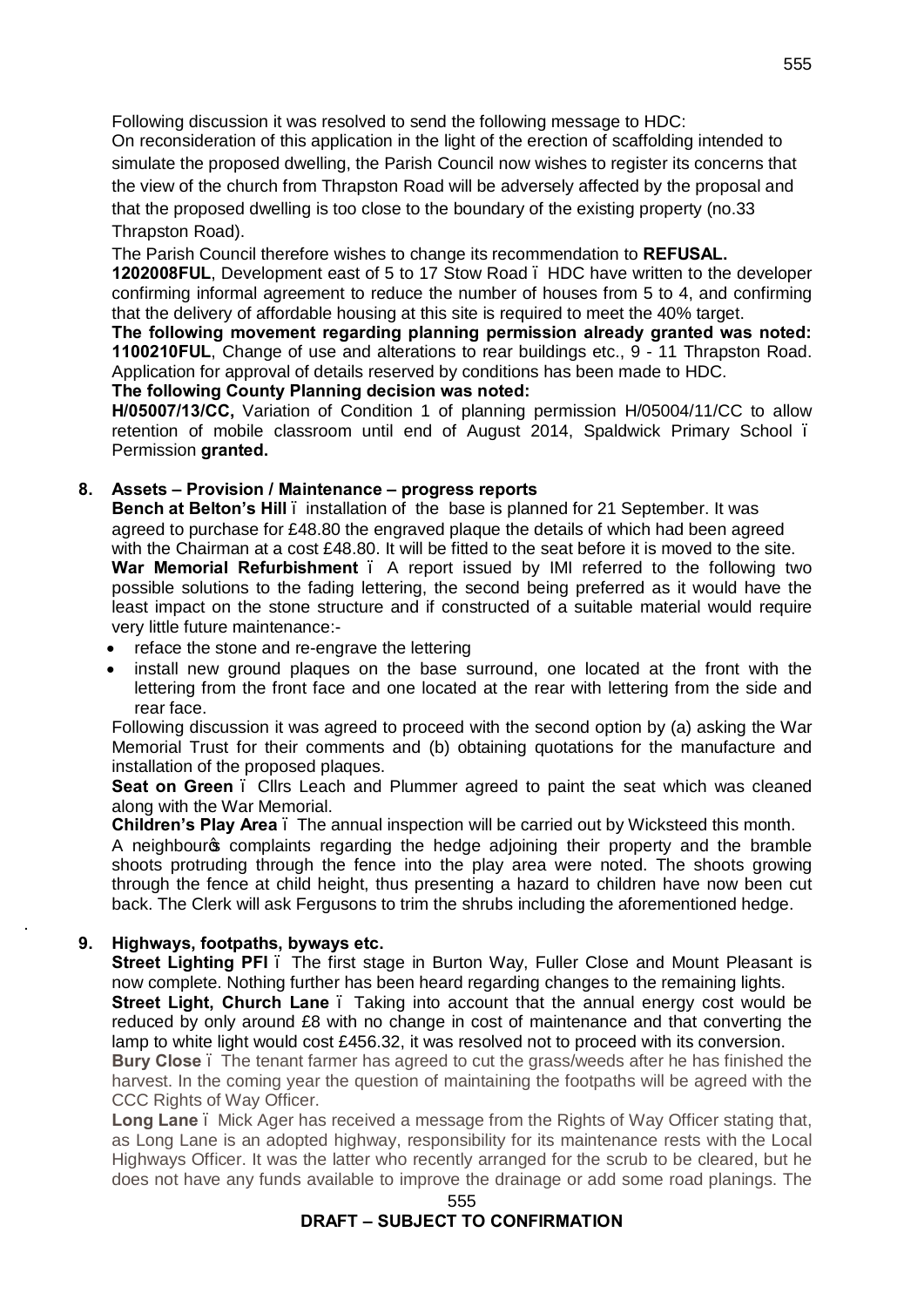ROW Officer has some money to carry out similar works on Cockway Lane this year. If there is any under spend on this job he may be able to do something to Long Lane at the same time.

**Village Grass Cutting** – Following a discussion on how to deal with existing and potential problem areas not currently in the contract e.g. outside Beech House and outside The Leys, Mount Pleasant (as the owner is finding this too difficult) it was agreed to obtain an estimate of the cost of adding them to the contract.

**Hedges overgrowing footways** – Several have been reported includingThe Limes, High Street and Manor Farmhouse, which will be cut by the new owner and Cllr Smith respectively. It was agreed that the clerk would ask the residents of 23A Stow Road (adjacent to the phone box) and 25 Stow Road to cut back their overgrowing hedges.

#### **Wasps invading Playtimes area**

Cllr Jackson-Rimmer reported that there had been a problem due to wasps in the area which appeared to be feeding on the sap of trees in the adjacent Public Open Space.. Cllr Plummer agreed to investigate the problem.

**A14 Cambridge to Huntingdon Improvement Scheme** - an Informal Consultation will take place at Huntingdon Racecourse on Tuesday 17 September 13:00 – 20:00 hrs, Wednesday 18 September 11:00 – 20:00 hrs. This relates to a proposed new dual carriageway southern bypass around Huntingdon, extending from the A14 at Ellington to a new junction at Swavesey Tolls are being proposed for this section of road. They would apply to all vehicles travelling on any part of the route between Ellington and Swavesey.

**10. Bus Service changes** – The Clerk reported that the process is now likely to start in October with a briefing pack being sent to all County Councillors, District Councillors and Parish Councils. This will include an invitation to representatives to attend an initial meeting where details of the process will be discussed. The next step will be to invite representatives to form a working group and also to propose other people who are not part of the initial invitation who should be invited to form part of the working groups. The working group will then meet at regular intervals to work towards a future transport service for the area.

It was agreed that in the first instance the Clerk would represent the Parish Council. He would also seek a representative from regular users of the current services.

# **11. Correspondence**

# **Cambridgeshire ACRE, Annual General Meeting**

Tuesday 24 September 2013, 5.00pm – 8.15pm (with registration from 4.45pm)

Cambridge Golf and Conference Centre, Hemingford Abbots. There being no member able to attend the Clerk will do so..

LIVING SPORT . Workshops are is taking place on Tuesday 17th September 2013 at Cambridge United Football Club from 6.45pm to 9.00pm and on Wednesday 25th September 2013 at Peterborough Embankment Athletics Track from 7.00pm to 9.15pm.

(Full details including booking are in email circulated 2 September).

**Cambridgeshire County Council Briefings** – August and September briefings received from County Cllr Bywater have been circulated by email

**Huntingdonshire Local Compact** . this had been circulated to members, but in the absence of any comments it was agreed not to respond.

**Huntingdonshire Town & Parish Charter** – It was agreed that the Clerk should submit the comments which he had previously circulated to members by e-mail.

**Huntingdonshire District Council Plans, Proposed Savings** – letter from the HDC Council Leader was circulated by email on 23 July re proposal to discontinue the grant given this year (£284) to mitigate the impact of the central government changes to housing benefit.

He has written again today saying that the Government w subsequent Comprehensive Spending Review means that HDC will have to find an additional £3.2 million savings on top of the £2.6million referred to in that letter. As a result of this he will be recommending that the discretionary one-off grant made this year cannot continue

**Woolley Hill Wind Farm CLG** – Next meeting at Ellington, 7 pm Monday 16 September

#### 556 **DRAFT – SUBJECT TO CONFIRMATION**